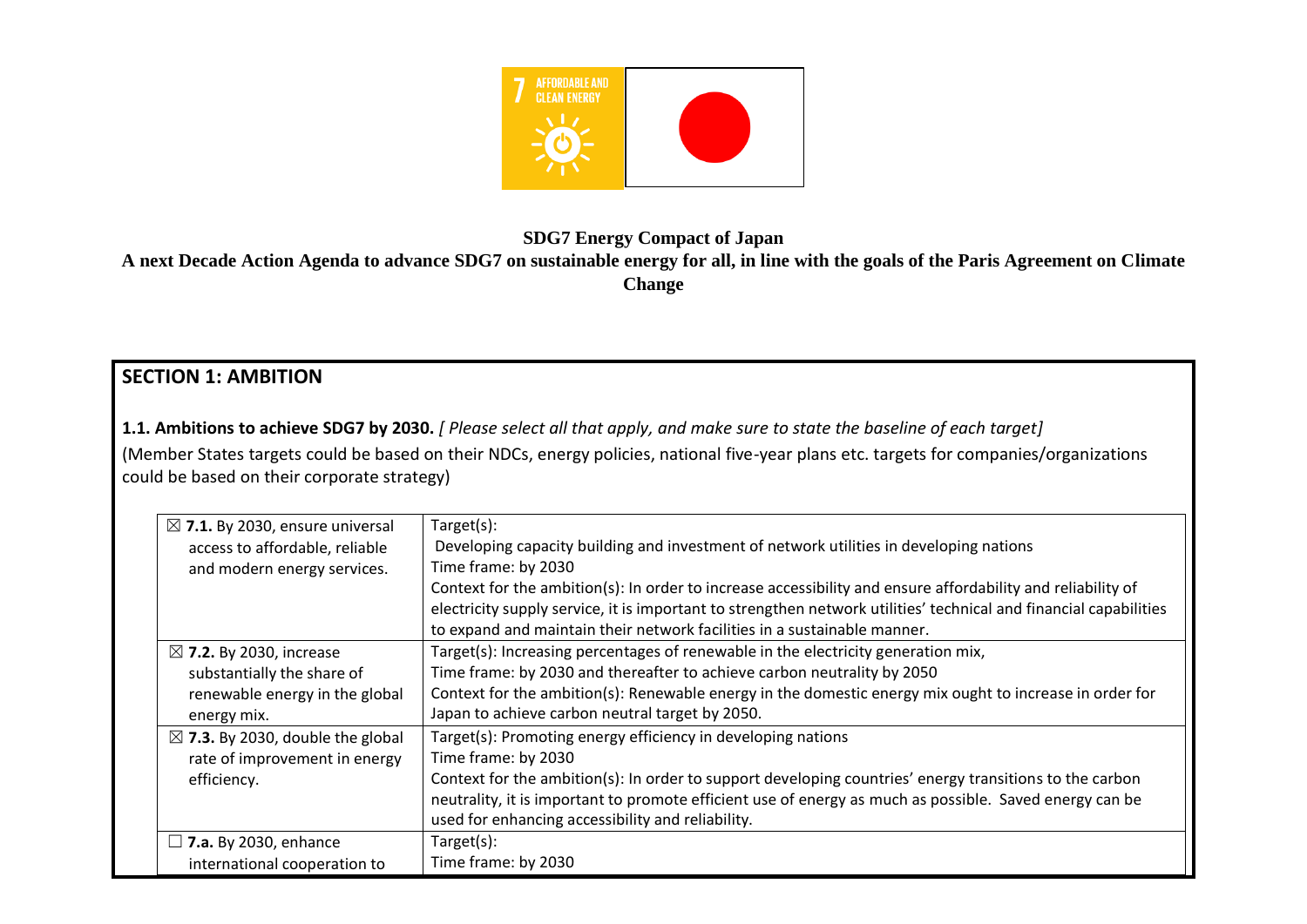| facilitate access to clean energy<br>research and technology,<br>including renewable energy,<br>energy efficiency and advanced<br>and cleaner fossil-fuel<br>technology, and promote<br>investment in energy<br>infrastructure and clean energy                                                                                                                                 | Context for the ambition(s):                              |
|---------------------------------------------------------------------------------------------------------------------------------------------------------------------------------------------------------------------------------------------------------------------------------------------------------------------------------------------------------------------------------|-----------------------------------------------------------|
| technology.<br>$\Box$ 7.b. By 2030, expand<br>infrastructure and upgrade<br>technology for supplying<br>modern and sustainable energy<br>services for all in developing<br>countries, in particular least<br>developed countries, small<br>island developing States, and<br>land-locked developing<br>countries, in accordance with<br>their respective programs of<br>support. | Target(s):<br>Time frame:<br>Context for the ambition(s): |

**1.2. Other ambitions in support of SDG7 by 2030 and net-zero emissions by 2050.** *[Please describe below e.g., coal phase out or reforming fossil fuel* 

#### *subsidies etc.]*

Target(s): Establishment of stable and resilient clean energy value chain based on decarbonized fuel technologies, including nuclear, hydrogen and ammonia and CCUS

Time frame: 2030 and beyond

Context for the ambition(s): As energy security is the foundation of the sound society, it is important that energy supply must not be interrupted. To accelerate deployments of clean fuels, countries must sign up to the new energy source and in doing so, reliable supply chain ought to be in place.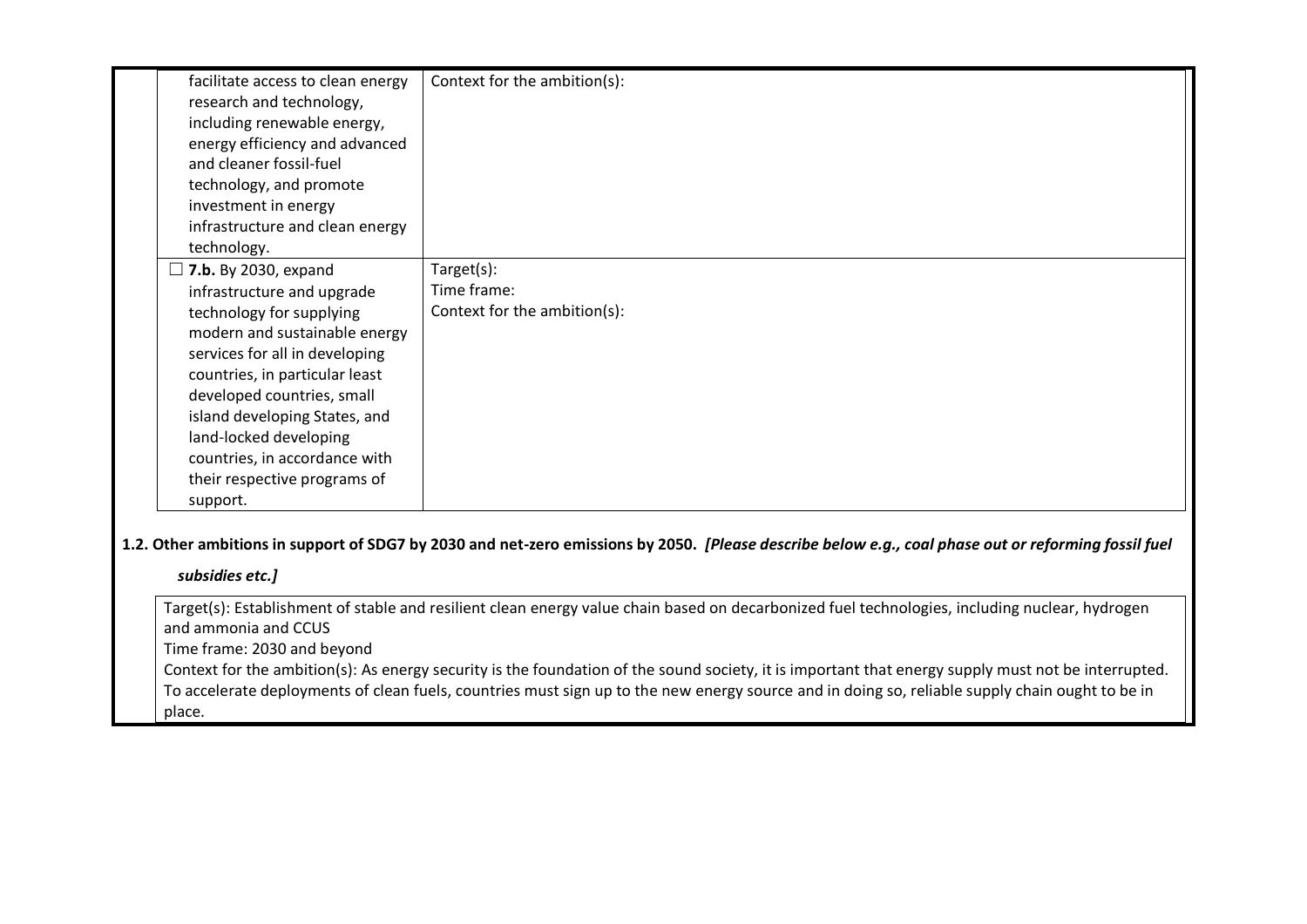**SECTION 2: ACTIONS TO ACHIEVE THE AMBITION** 

2.1. Please add at least one key action for each of the elaborated ambition(s) from section 1. *[Please add rows as needed].*

| Description of action (please specify for which ambition from Section 1)                                          | Start and end date |
|-------------------------------------------------------------------------------------------------------------------|--------------------|
| For the ambition 7.1, capacity building programs are provided to network utility companies in developing nations. | ongoing            |
| Description of action (please specify for which ambition from Section 1)                                          | Start and end date |
| For the ambition 7.2, to provide technical and financial assistance as well as to promote more favorable legal    | ongoing            |
| framework to enhance and accelerate deployment of renewable energy source.                                        |                    |
| Description of action (please specify for which ambition from Section 1)                                          | Start and end date |
| For the ambition 7.3, technical and financial assistance for developing energy efficiency program are provided to | ongoing            |
| relevant public/private parties in developing nations.                                                            |                    |
| Description of action (please specify for which ambition from Section 1)                                          | Start and end date |
| For the ambition in 1.2, to provide technical and financial assistance as well as to promote more favorable legal | ongoing            |
| framework to enhance and accelerate deployment of renewable energy source.                                        |                    |

### **SECTION 3: OUTCOMES**

3.1*.* Please add at least one measurable and time-based outcome for **each** of the actions from section 2. *[Please add rows as needed].*

| Outcome                                                                                                               | Date               |
|-----------------------------------------------------------------------------------------------------------------------|--------------------|
| <ambition 7.1=""> The number of utilities and countries that are working on to improve their technical and</ambition> | by the end of 2030 |
| financial capabilities.                                                                                               |                    |
| Outcome                                                                                                               | Date               |
| <ambition 7.2=""> Increased percentages of the renewable energy in the domestic electricity generation</ambition>     | by the end of 2030 |
| mix.                                                                                                                  |                    |
| <b>Outcome</b>                                                                                                        | Date               |
| <ambition 7.3=""> The number of countries that are working on developing/strengthening their energy</ambition>        | by the end of 2030 |
| efficiency programs.                                                                                                  |                    |
| <b>Outcome</b>                                                                                                        | Date               |
| <ambition 1.2="" in=""> Increased use of hydrogen and ammonia, and CCUS in the domestic electricity</ambition>        | by the end of 2030 |
| generation mix.                                                                                                       |                    |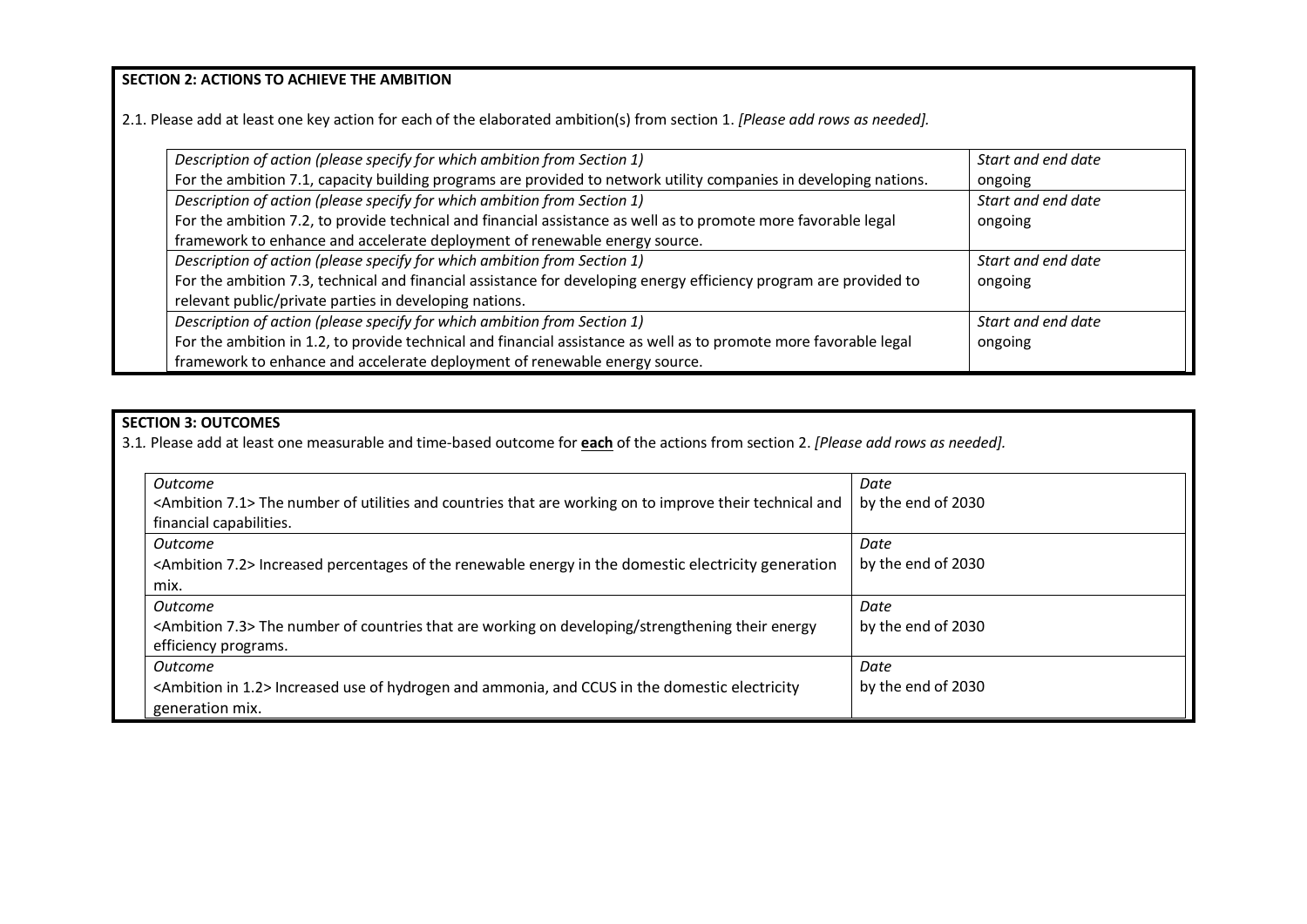# **SECTION 4: REQUIRED RESOURCES AND SUPPORT**

-

4.1. Please specify required finance and investments for **each** of the actions in section 2.

4.2. [For countries only] In case support is required for the actions in section 2, please select from below and describe the required support and specify for which action.

*[Examples of support for Member States could include: Access to low-cost affordable debt through strategic de-risking instruments, capacity building in data collection; development of integrated energy plans and energy transition pathways; technical assistance, etc.]*

| $\Box$ Financing               | Description |
|--------------------------------|-------------|
| $\Box$ In-Kind<br>contribution | Description |
| $\Box$ Technical<br>Support    | Description |
| $\Box$ Other/Please<br>specify | Description |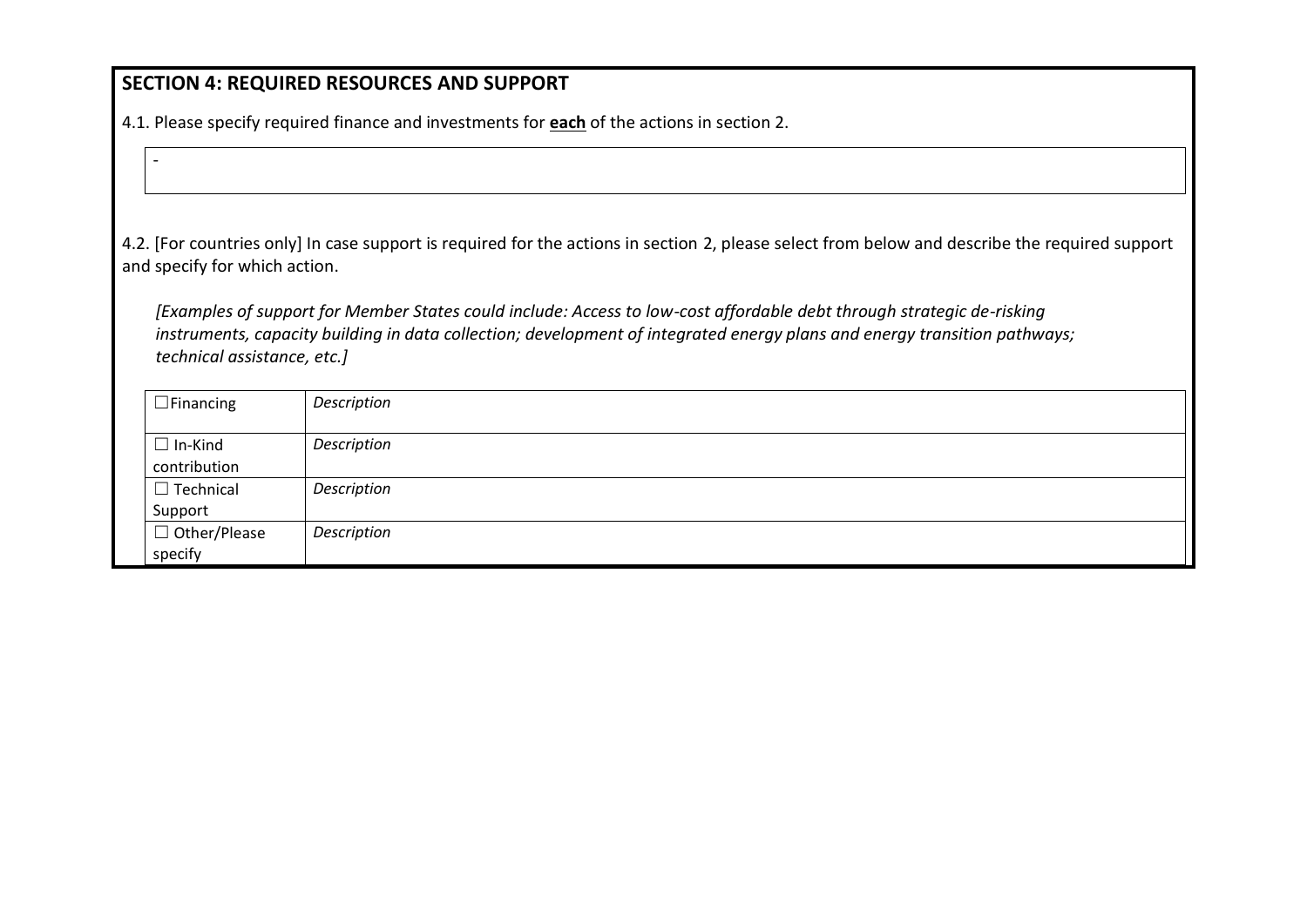## **SECTION 5: IMPACT**

5.1. Countries planned for implementation including number of people potentially impacted.

Japan and developing countries such as Angola, Bangladesh, India, Mongolia, Nigeria, Papua New Guinea, Uzbekistan.

5.2. Alignment with the 2030 Agenda for Sustainable Development – Please describe how **each** of the actions from section 2 impact advancing the SDGs by 2030.

*[up to 500 words, please upload supporting strategy documents as needed]* 

Capacity building programs and investments are provided to network utility companies in developing nations to accelerate universal access to affordable, reliable and modern energy services.

Achieve access to clean energy by increasing renewable energy and building a resilient supply chain of decarbonized fuels, such as hydrogen and ammonia, as soon as possible.

5.3. Alignment with Paris Agreement and net-zero by 2050 - Please describe how **each** of the actions from section 2 align with the Paris Agreement and national NDCs (if applicable) and support the net-zero emissions by 2050.

*[up to 500 words, please upload supporting strategy documents as needed]* 

The technical and financial assistance for developing energy efficiency program in developing nations accelerate the global rate of improvement in energy efficiency.

Higher percentages of renewable energy in the mix and use of hydrogen and ammonia, and CCUS will lead the way for achieving carbon neutrality by 2050.

## **SECTION 6: MONITORING AND REPORTING**

6.1. Please describe how you intend to track the progress of the proposed outcomes in section 3. Please also describe if you intend to use other existing reporting frameworks to track progress on the proposed outcomes.

We will send a simple report every few years.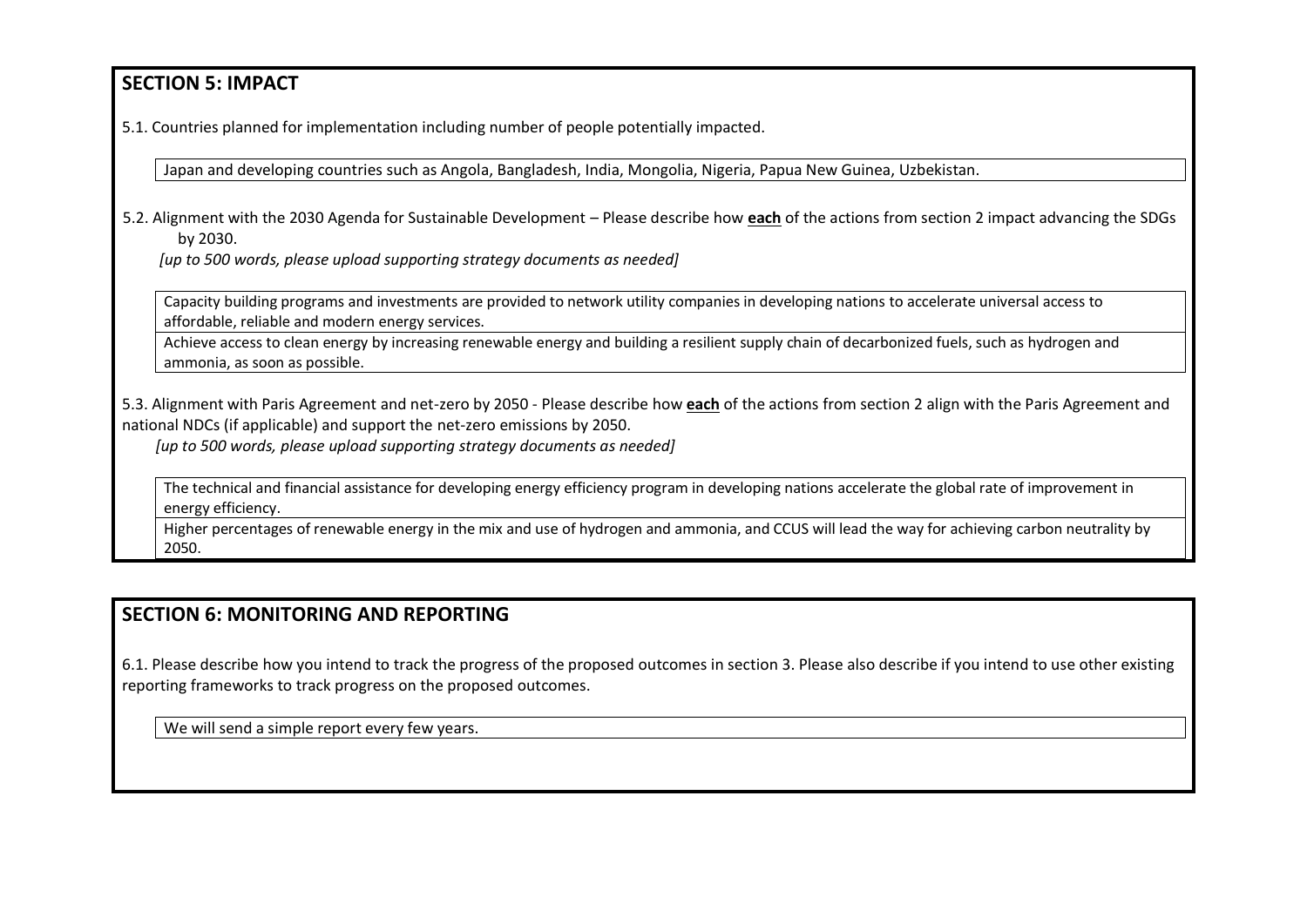# **SECTION 7: GUIDING PRINCIPLES CHECK LIST**

Please use the checklist below to validate that the proposed Energy Compact is aligned with the guiding principles.

**I. Stepping up ambition and accelerating action** - Increase contribution of and accelerate the implementation of the SDG7 targets in support of the 2030 Agenda for Sustainable Development for Paris Agreement

*I. 1. Does the Energy Compact strengthen and/or add a target, commitment, policy, action related to SDG7 and its linkages to the other SDGs that results in a higher cumulative impact compared to existing frameworks?* 

☒Yes ☐No

*I.2. Does the Energy Compact increase the geographical and/or sectoral coverage of SDG7 related efforts?* ⊠Yes □No

*I.3. Does the Energy Compact consider inclusion of key priority issues towards achieving SDG7 by 2030 and the net-zero emission goal of the Paris Agreement by 2050 - as defied by latest global analysis and data including the outcome of the Technical Working Groups?* ☒Yes ☐No

**II. Alignment with the 2030 agenda on Sustainable Development Goals** – Ensure coherence and alignment with SDG implementation plans and strategies by 2030 as well as national development plans and priorities.

*II.1. Has the Energy Compact considered enabling actions of SDG7 to reach the other sustainable development goals by 2030?* ⊠Yes □No

*II.2. Does the Energy Compact align with national, sectoral, and/or sub-national sustainable development strategies/plans, including SDG implementation plans/roadmaps?* ⊠Yes □No

*II.3. Has the Energy Compact considered a timeframe in line with the Decade of Action?* ⊠Yes □No

**III. Alignment with Paris Agreement and net-zero by 2050** - Ensure coherence and alignment with the Nationally Determined Contributions, long term net zero emission strategies.

*III.1. Has the Energy Compact considered a timeframe in line with the net-zero goal of the Paris Agreement by 2050?* ⊠Yes □No

*III.2. Has the Energy Compact considered energy-related targets and information in the updated/enhanced NDCs?* ⊠Yes □No

*III.3. Has the Energy Compact considered alignment with reaching the net-zero emissions goal set by many countries by 2050?* ⊠Yes □No

**IV. Leaving no one behind, strengthening inclusion, interlinkages, and synergies** - Enabling the achievement of SDGs and just transition by reflecting interlinkages with other SDGs.

*IV.1. Does the Energy Compact include socio-economic impacts of measures being considered?* ⊠Yes □No

*IV.2. Does the Energy Compact identify steps towards an inclusive, just energy transition?* ⊠Yes □No

*IV.3. Does the Energy Compact consider measures that address the needs of the most vulnerable groups (e.g. those impacted the most by energy transitions, lack of energy access)?* ☒Yes ☐No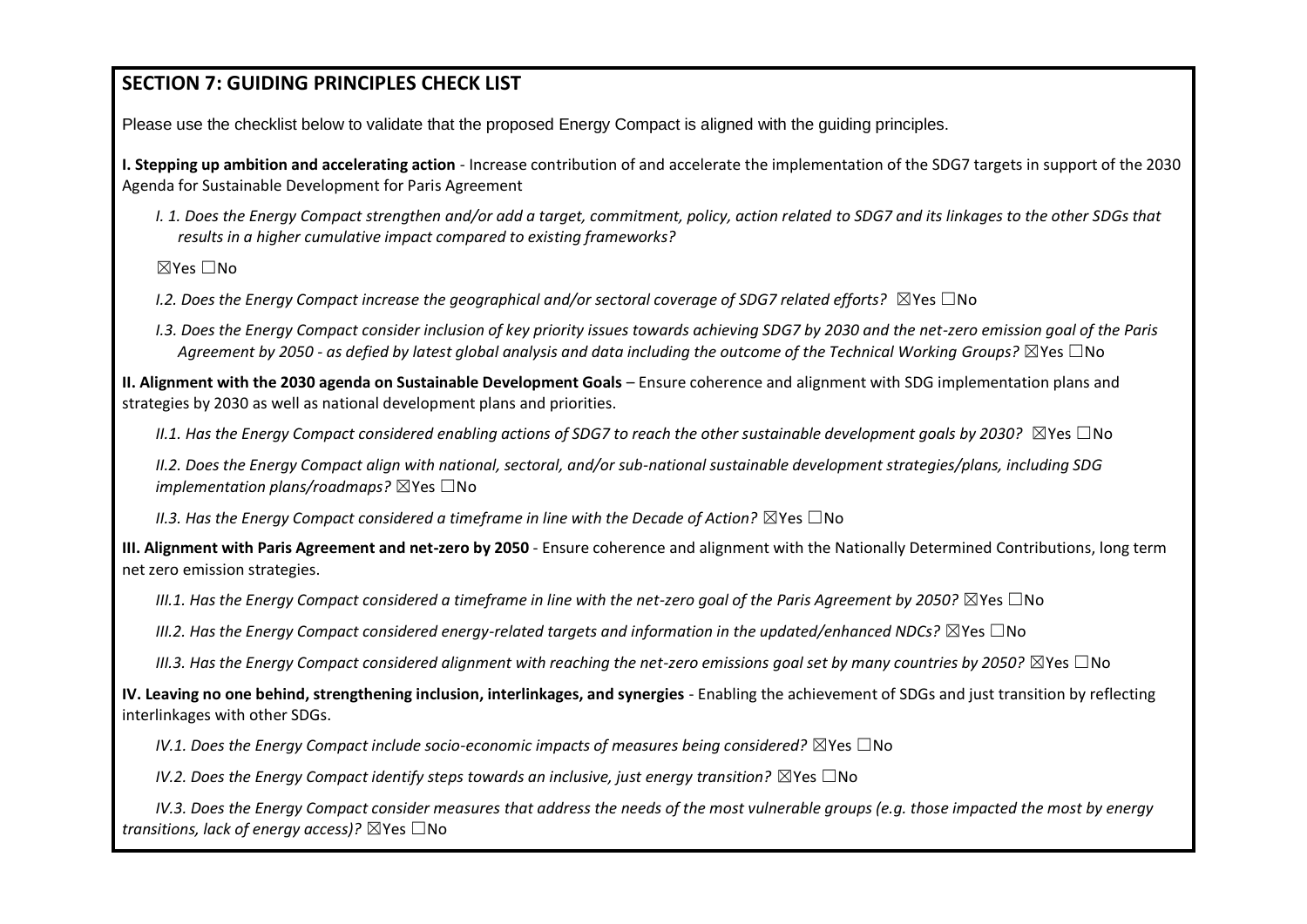**V. Feasibility and Robustness -** Commitments and measures are technically sound, feasible, and verifiable based a set of objectives with specific performance indicators, baselines, targets and data sources as needed.

*V.1. Is the information included in the Energy Compact based on updated quality data and sectoral assessments, with clear and transparent methodologies related to the proposed measures?* ⊠Yes □No

*V.2. Has the Energy Compact considered inclusion of a set of SMART (specific, measurable, achievable, resource-based and time based) objectives?*  ☒Yes ☐No

*V.3. Has the Energy Compact considered issues related to means of implementation to ensure feasibility of measures proposed (e.g. cost and financing strategy, technical assistant needs and partnerships, policy and regulatory gaps, data and technology*)? ⊠Yes □No

## **SECTION 8: ENERGY COMPACT GENERAL INFORMATION**

8.1. Title/name of the Energy Compact

Japan's efforts to achieve SDG7

8.2. Lead entity name (for joint Energy Compacts please list all parties and include, in parenthesis, its entity type, using entity type from below)

#### 8.3. Lead entity type

| $\boxtimes$ Government                                                                                                                              | $\Box$ Local/Regional Government        | $\Box$ Multilateral body /Intergovernmental<br>Organization |  |  |  |
|-----------------------------------------------------------------------------------------------------------------------------------------------------|-----------------------------------------|-------------------------------------------------------------|--|--|--|
| $\Box$ Non-Governmental Organization (NGO)                                                                                                          | $\Box$ Civil Society organization/Youth |                                                             |  |  |  |
| $\Box$ Private Sector                                                                                                                               | $\Box$ Philanthropic Organization       | $\Box$ Academic Institution / Scientific<br>Community       |  |  |  |
|                                                                                                                                                     |                                         | $\Box$ Other relevant actor                                 |  |  |  |
| 8.4. Contact Information                                                                                                                            |                                         |                                                             |  |  |  |
| Resource Security Division, Economic Affairs Bureau, Ministry of Foreign Affairs of Japan<br>Telephone: +81-3-5501-8000 (ext.2546), +81-3-5501-8339 |                                         |                                                             |  |  |  |